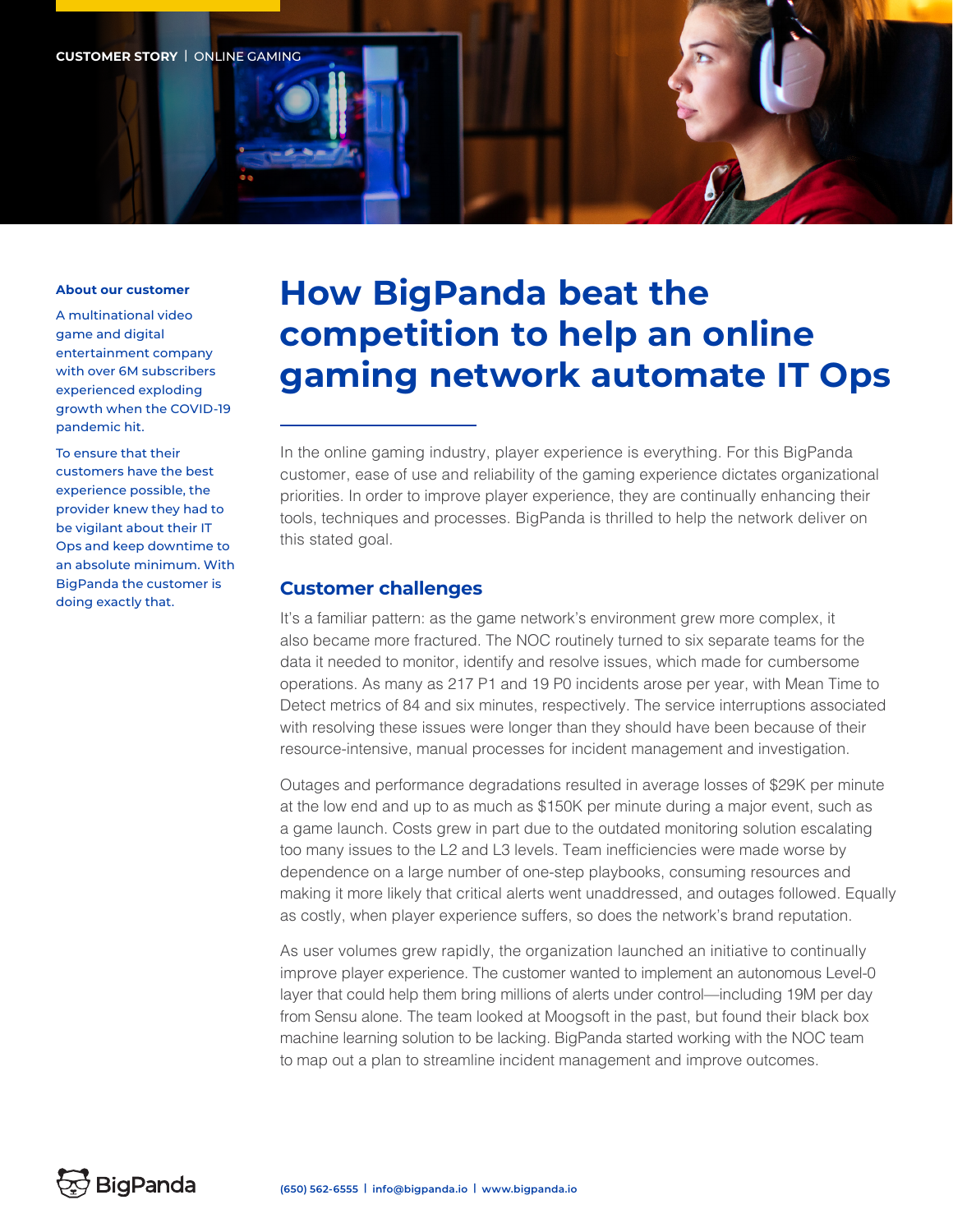

## **Customer objectives**



## **Implement an autonomous Level-0 layer**

Enrich alerts with runbooks, enabling automation in incident management, reducing costs and decreasing MTTx



## **Automate repetitive low-value tasks**

Relieve operations personnel from time commitments such as acknowledging and silencing alerts



#### **Eliminate alert flood in maintenance mode**

Remove extraneous alerts from active incident console, enabling IT Ops to focus on high-priority issues



#### **Enable proactive KPIs and metrics**

Start gathering KPIs and metrics to identify and resolve issues before they can impact the business



#### **Consolidate views for upper management**

Eliminate the need for decision makers to log into multiple resources to see the state of operations in real time

## **The BigPanda solution**

The gaming network provider invited BigPanda to conduct a Proof of Value (PoV) in late 2019 with partner Trace3. Their objective was clear: automate the steps from detection to escalation and notification, enabling the customer to move toward autonomous operations. Adding an autonomous Level-0 layer to the NOC automates 24/7/365 workflows, for a more efficient IT Ops organization, faster incident resolution and maximum uptime. The overall result enabled smoother operations and an excellent player experience.

To demonstrate the capabilities of this Level-0 autonomous layer, the BigPanda PoV implemented a series of usage examples, including:

- **– Autonomous Level-0 incident management:** BigPanda eliminated the need for human involvement when executing 1-step incident responses. By handling these tasks autonomously, BigPanda reduces operational costs and MTTx.
- **– Daily workload automation:** BigPanda automatically handles low-value matters such as creating tickets and paging human operators, freeing a significant amount of NOC resources who can devote their attention to more value-added tasks.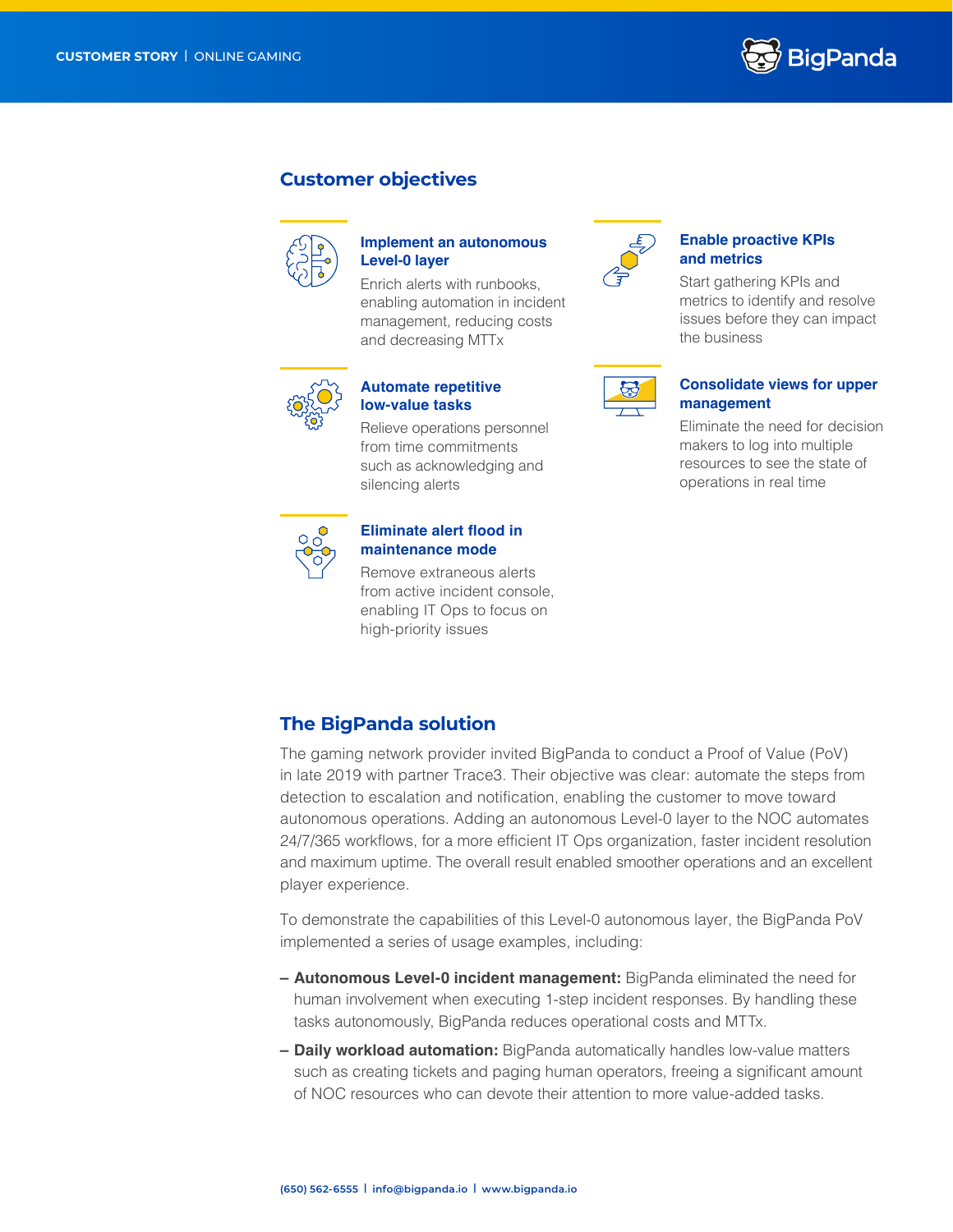

- **– Maintenance mode alert suppression:** BigPanda allows for scheduled maintenance plans, where alerts associated with maintenance operations are taken off of the active incident console. This means teams can focus on urgent alerts, rather than being flooded with inconsequential alerts and paging resources unnecessarily.
- **– Operational KPIs, problem management and network health:** BigPanda provides operational KPIs and metrics that give clear visibility into the health of network services and systems as well as MTTx data. This insight helps the NOC improve services and identify where to focus resources for maximum impact.

Drawing on BigPanda's Level-0 autonomous layer and rich, enterprise-grade integrations, the provider is targeting a 10% reduction in outages while also reducing the drain on resources involving L2 and L3 engineers into common incident resolutions.

| The objective                        | - Improve performance and availability of business services                                       |                                                                                                         |
|--------------------------------------|---------------------------------------------------------------------------------------------------|---------------------------------------------------------------------------------------------------------|
| <b>Positive business</b><br>outcomes | - Improved internal and external<br>customer satisfaction<br>- Improved revenue                   | - Improved brand loyalty<br>- Improved SLA achievement                                                  |
| <b>Required capabilities</b>         | - Automation of manual incident<br>management workflows                                           | - Advanced analytics for performance<br>tracking and ongoing optimization                               |
|                                      | - Machine learning-driven correlation of noise<br>into actionable insights to improve MTTx        | - Unified operations console for all<br>fragmented tools, teams and clouds                              |
|                                      | - Machine learning that can be understood,<br>tested, controlled and trusted by existing<br>teams |                                                                                                         |
| <b>Differentiators</b>               | - Open Box Machine Learning: correlates<br>alerts to proactively identify incidents               | - Rapid time-to-value: achieving go-live<br>in weeks not months                                         |
|                                      | - Domain-agnostic enterprise-class<br>integrations: across tools, processes<br>and technologies   | - Support for customer's existing tools<br>and processes: unifying them using a<br>single pane of glass |
|                                      | - Operational analytics and reporting:<br>for KPI-based tracking of results                       |                                                                                                         |

#### **Building blocks to improved gamer experience**